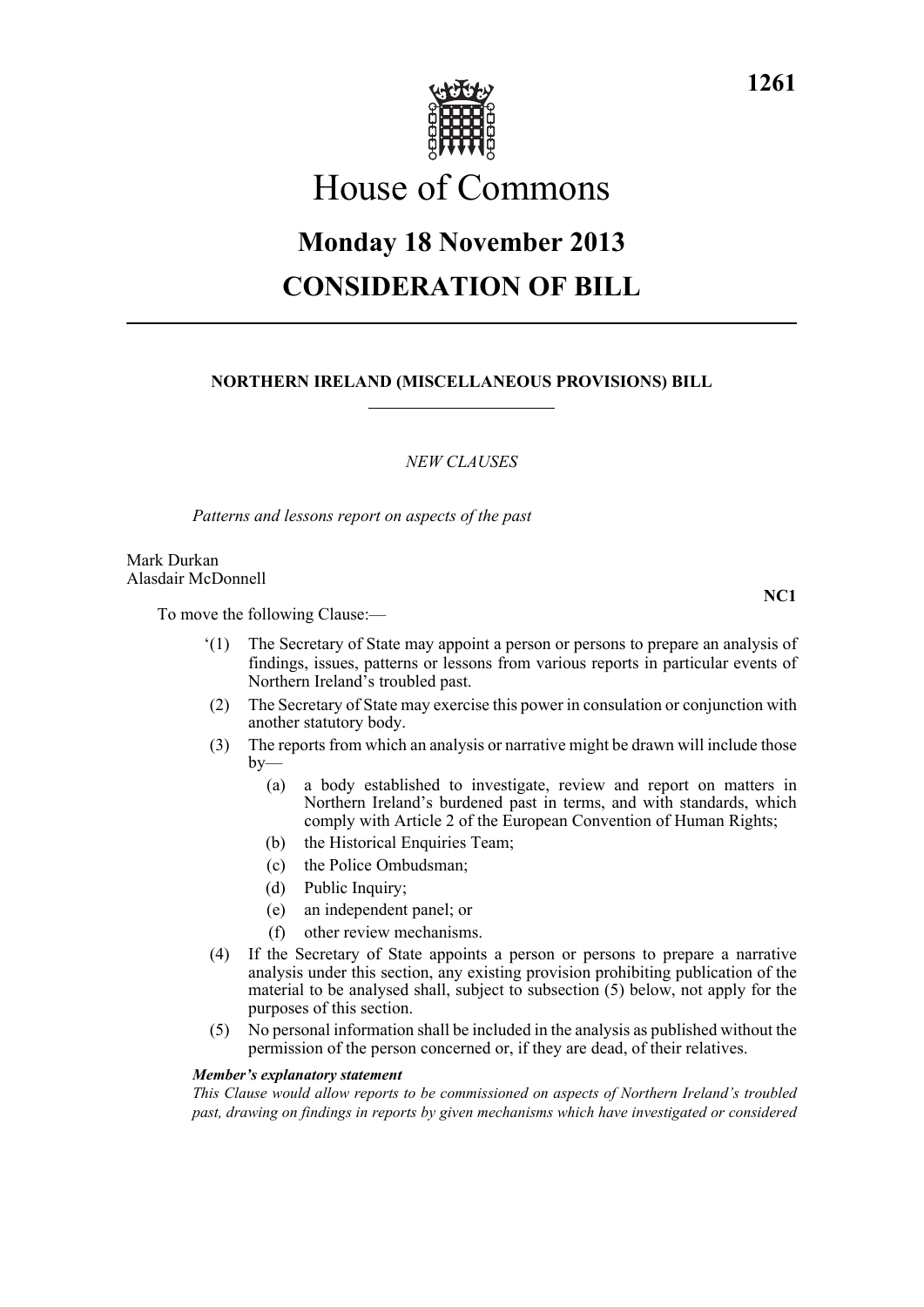*particular cases or events. Those mechanisms could include any new body created with particular regard to Article 2 ECHR compliance.*

*Petitions of concern*

#### Mark Durkan

To move the following Clause:—

- '(1) In section 42 of the Northern Ireland Act 1998 (Petitions of concern), omit subsection (3) and insert—
	- "(3) When a petition of concern is lodged against a measure, proposal or a decision by a Minister, Department or the Executive ("the matter"), the Assembly shall appoint a special committee to examine and report on whether the matter is in conformity with equality and human rights requirements, including the European Convention on Human Rights and any Bill of Rights for Northern Ireland.
	- (4) Consistent with paragraphs 11, 12 and 13 (Strand 1) of the Belfast Agreement, a committee as provided for under subsection (3) may also be appointed at the request of the Executive Committee, a Northern Ireland Minister or relevant Assembly Committee.
	- (5) A committee appointed under this section—
		- (a) shall have the powers to call people and papers to assist in its consideration; and
		- (b) shall take evidence from the Equality Commission and the Human Rights Commission.
	- (6) The Assembly shall consider the report of any committee appointed under this section and determine the matter in accordance with the requirements for cross-community support.
	- (7) Standing Orders shall provide for—
		- (a) decisions on the size, timescale and terms of reference for such a committee; and
		- (b) procedure(s) to allow for subsection (8).
	- (8) In relation to any specific petition of concern or request under subsection (4), the Assembly may decide, with cross-community support, that the procedure in subsections (3) and (5) shall not apply.".'.

#### *Member's explanatory statement*

*This Clause would amend the Northern Ireland Act 1998 to reflect the terms and intent of paragraphs 11, 12 and 13 of strand 1 of the Belfast Agreement. It would qualify the exercise of veto powers, via petitions of concern in the Assembly, through the consideration of possible equality or human rights implications.*

**NC2**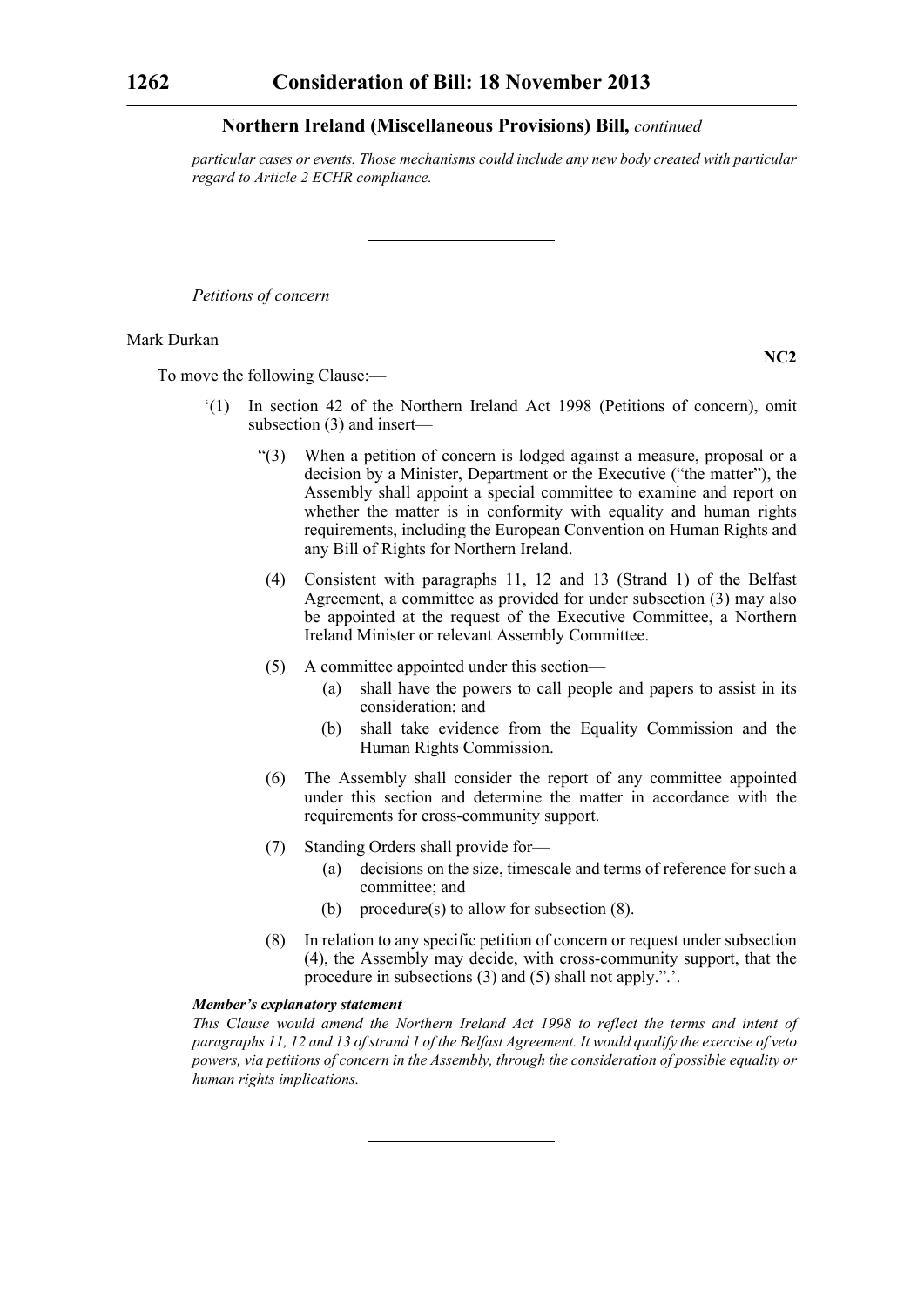*Annual report an activity relating to Northern Ireland's past*

#### Mark Durkan Margaret Ritchie

To move the following Clause:—

- '(1) The Secretary of State shall lay a report before Parliament in respect of each year as soon as possible after the end of the year to which it relates.
- (2) The Secretary of State may appoint a person or persons to produce the report required under subsection (1).
- (3) A report laid under subsection (1) shall contain in relation to the year to which it applies—
	- (a) a summary of the work of any body established to investigate, review or report on matters in Northern Ireland's burdened past in terms and with standards which comply with Article 2 of the European Convention on Human Rights;
	- (b) a summary of the work of the Historical Enquiries Team of the Northern Ireland Police;
	- (c) a summary of the work of the Police Ombudsman for Northern Ireland insofar as it relates to Northern Ireland's past;
	- (d) a summary of the work of the Independent Commission for the Location of Victim's remains;
	- (e) a summary of the work of other public bodies which, in the opinion of the Secretary of State, relates to Northern Ireland's past;
	- (f) a summary of findings of any inquiry, review or panel which has reported on particular events in Northern Ireland's past;
	- (g) a summary of responses made by Her Majesty's Government or any other Government or body to any of the work covered by the report; and
	- (h) a clear indication where the findings of any work summarised in the report contradict remarks recorded in the Official Report of the House of Commons or House of Lords, especially by a Minister of the Crown.
- (4) After a report under subsection (1) has been laid before Parliament the Secretary of State shall provide a statement to Parliament which shall contain references to—
	- (a) independent legal assessment of the compliance of the work covered by the report with Article 2 of the European Convention of Human Rights;
	- (b) the progress made during the year in dealing with Northern Ireland's past;
	- (c) any apologies that have been given by any Governement or public body in relation to the work summarised in the report;
	- (d) any apologies that have been given by any Government or public body in the context of any other reports, revelations or admissions which relate to Northern Ireland's past; and
	- (e) any other relevant issues or concerns as they relate to Northern Ireland's past.
- (5) Any exisiting provision prohibiting publication of the material to be summarised under subsection  $(2)(a)$  shall, subject to subsection (6) below, not apply for the purposes of this section.

**NC3**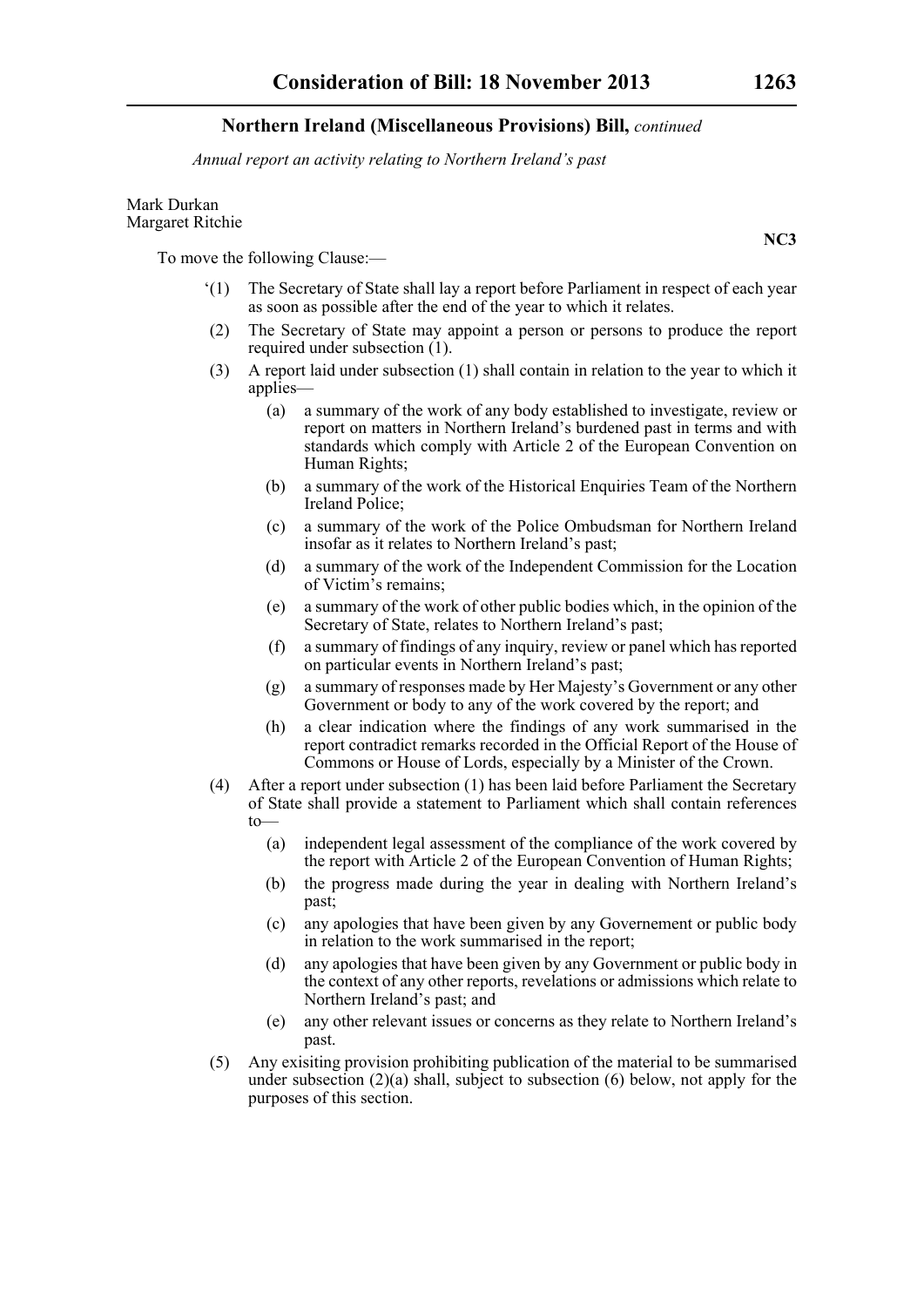(6) No personal information shall be included in the report as laid before Parliament without the permission of the person concerned or, if they are dead, of their relatives.'.

#### *Member's explanatory statement*

*This Clause would allow for a new Article 2 compliant mechanism to investigate past events. This could replace the Historical Enquiries Team and Police Ombudsman's respective roles on the past. It provides an annual report on all work on the past accompanied by a ministerial statement addressing certain matters.*

Secretary Theresa Villiers Naomi Long

Clause **1,** page **2**, line **37**, leave out 'October' and insert 'January'.

Mr Nigel Dodds Dr William McCrea Mr Jeffrey Donaldson Mr Gregory Campbell David Simpson Jim Shannon

#### Ian Paisley Sammy Wilson

Clause **6,** page **6**, line **37**, at end add—

'7B The alteration of the number of members of the Assembly required to express their concern about a matter which is to be voted on by the Assembly, such concern requiring that the vote on that matter shall require cross-community support.

This paragraph does not include the alteration of that number to a number exceeding  $30$ .".'.

Mark Durkan Margaret Ritchie

**4**

Clause **22,** page **16**, line **3**, at end insert—

- '(1) After subsection (2) of the section 75 (Statutory duty on public authorities) of that Act insert—
	- " $(2A)$  A public authority shall not interpret its obligations under subsection  $(2)$ in a way that is incompatible with measures taken on the basis of objective need."

**1**

**3**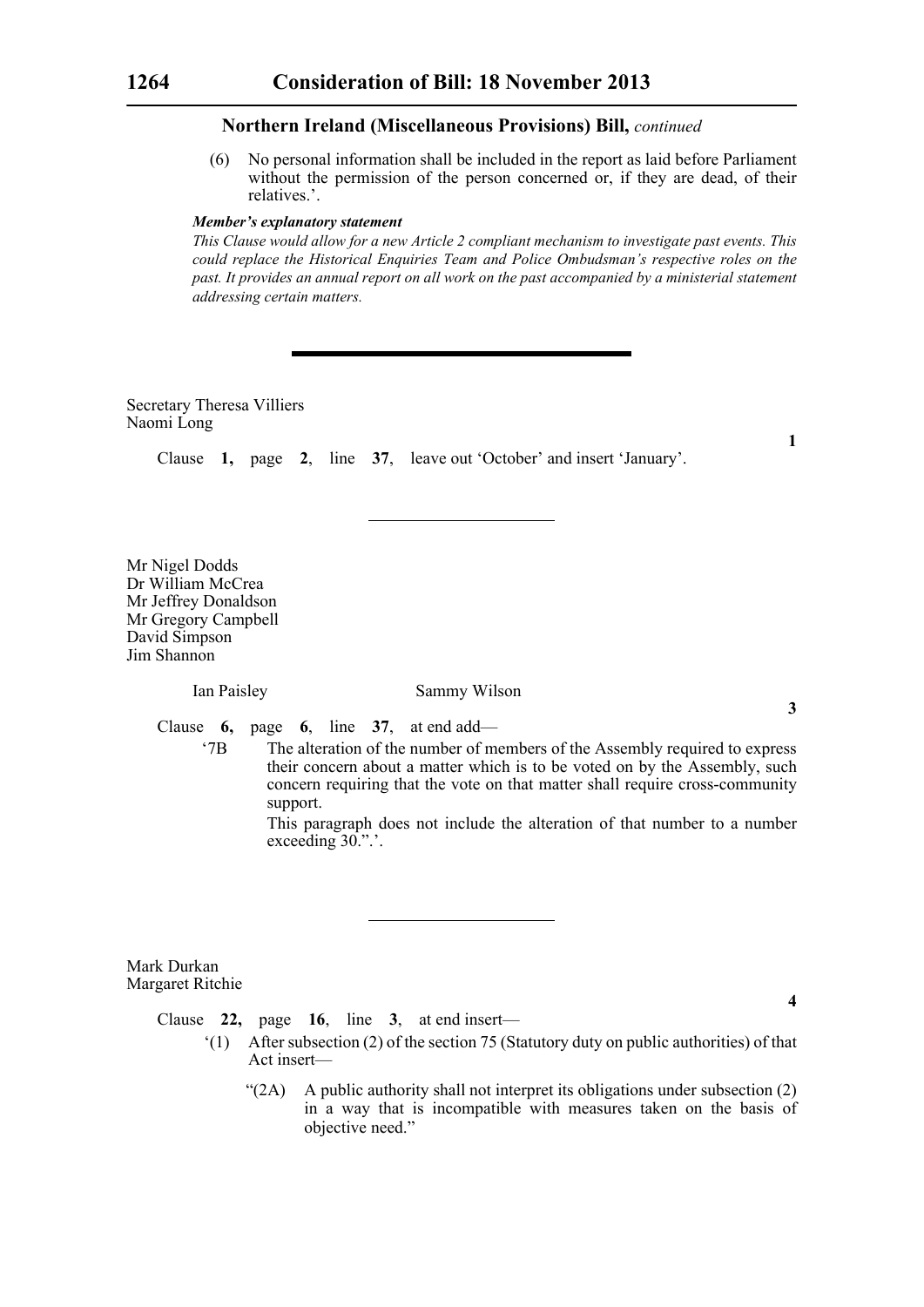- (1B) In subsection (5) of section 75 of that Act insert ""good relations" shall be interpreted in line with international obligations and, in particular, with regard to—
	- (a) tackling prejudice, and
	- (b) promoting understanding.".'.

#### *Member's explanatory statement*

*This amendment would apply to Northern Ireland, the clarification provided in the Equality Act 2010 to restrict the good relation duty being cited against fulfilling equality obligations based on objective need.*

Secretary Theresa Villiers

Clause **28,** page **18**, leave out lines 1 to 3.

# ORDER OF THE HOUSE [24 JUNE 2013]

That the following provisions shall apply to the Northern Ireland (Miscellaneous Provisions) Bill:

#### *Committal*

- 1. Clauses 1 to 9 shall be committed to a Committee of the whole House.
- 2. The remainder of the Bill shall be committed to a Public Bill Committee.

#### *Proceedings in Committee*

- 3. Proceedings in Committee of the whole House shall (so far as not previously concluded) be brought to a conclusion at the moment of interruption on the day on which those proceedings are commenced.
- 4. Proceedings in the Public Bill Committee shall (so far as not previously concluded) be brought to a conclusion on Thursday 18 July 2013.
- 5. The Public Bill Committee shall have leave to sit twice on the first day on which it meets.
- 6. When the provisions of the Bill considered, respectively, by the Committee of the whole House and by the Public Bill Committee have been reported to the House, the Bill shall be proceeded with as if it had been reported as a whole to the House from the Public Bill Committee.

#### *Consideration and Third Reading*

- 7. Proceedings on Consideration shall (so far as not previously concluded) be brought to a conclusion one hour before the moment of interruption on the day on which those proceedings are commenced.
- 8. Proceedings on Third Reading shall (so far as not previously concluded) be brought to a conclusion at the moment of interruption on that day.

#### *Programming Committee*

9. Standing Order No. 83B (Programming committees) shall not apply to proceedings on Consideration and Third Reading.

**2**